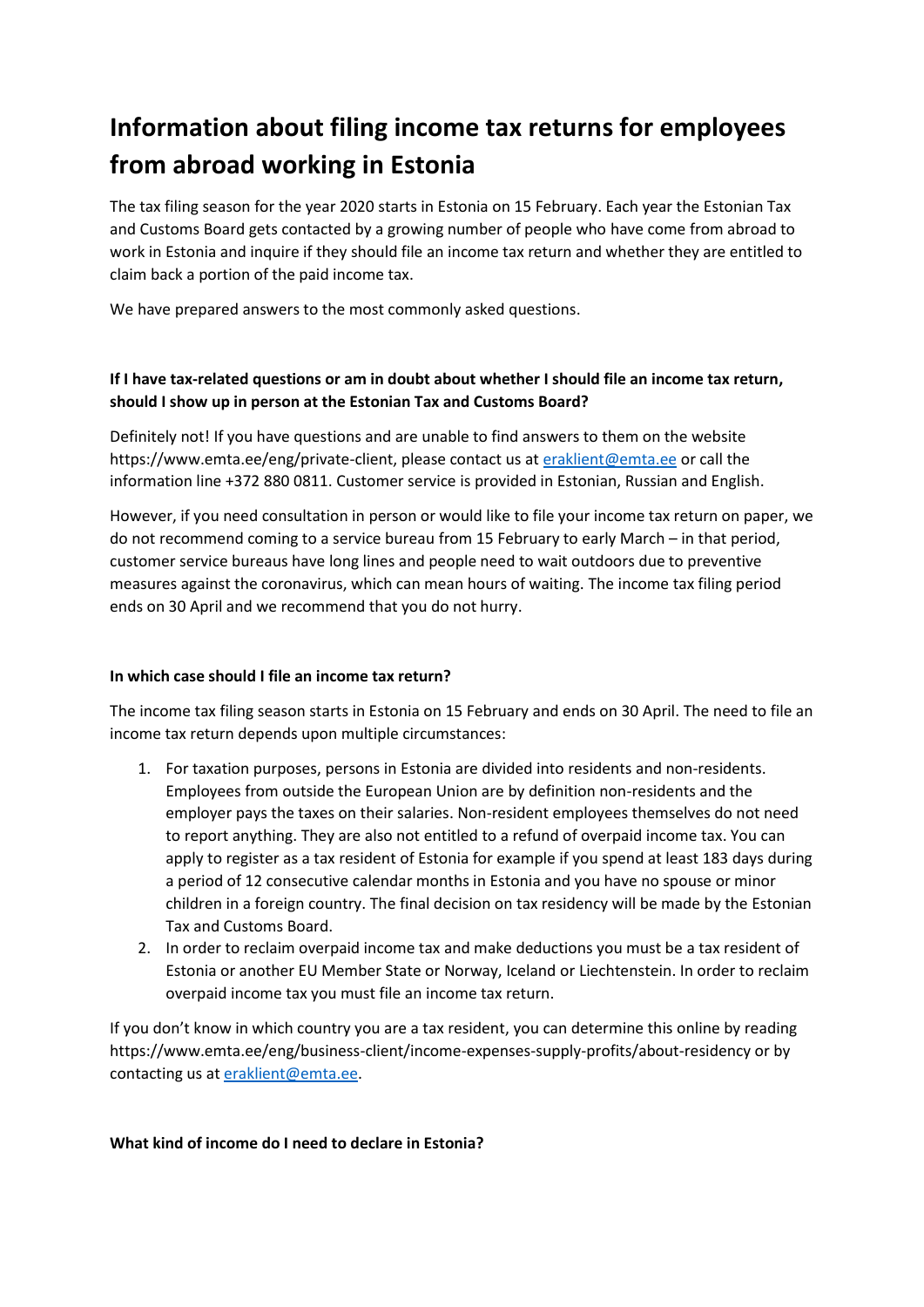If you are a tax resident in Estonia you must declare all of your income in Estonia, including income earned in other countries.

If you are a non-resident, only income earned in Estonia must be declared in Estonia.

Additional information: [https://www.emta.ee/eng/business-client/income-expenses-supply](https://www.emta.ee/eng/business-client/income-expenses-supply-profits/taxation-income-non-residents)[profits/taxation-income-non-residents](https://www.emta.ee/eng/business-client/income-expenses-supply-profits/taxation-income-non-residents)

#### **How much income tax are tax residents able to reclaim?**

In Estonia, up to 6,000 euros per year is exempt from taxation and the final amount exempt from taxation depends on the income for the entire year. Additional information can be found here: https://www.emta.ee/eng/private-client/declaration-income/tax-free-income-calculation

A tax resident's right to an income tax refund arises for example in cases where the employer has withheld more income tax from salary (you have a part of your tax exempt allowance left unused). If, however, less income tax has been withheld, the employee must pay the difference after the income tax return is filed. This is conclusively determined after the income tax return is filed.

In addition, it is possible to reduce your income subject to taxation in Estonia in your income tax return if you are raising two or more minor children. In order to qualify for the two or more children tax incentive you will only need to enter the children's personal ID numbers in the income tax return. The deductions are then calculated automatically while the double claim of tax incentive on the same children in multiple tax returns is prevented.

It is also possible to deduct from income up to 1,200 euros worth of home loan interest, educational expenses, donations, etc. Deductions cannot exceed 50% of an individual's income subject to taxation in Estonia for the period of taxation.

More detailed information: [https://www.emta.ee/eng/private-client/declaration-income/about-tax](https://www.emta.ee/eng/private-client/declaration-income/about-tax-incentives)[incentives](https://www.emta.ee/eng/private-client/declaration-income/about-tax-incentives)

#### **When and how are income tax returns filed in Estonia?**

Income tax returns are filed for the year 2020 from 15 February to 30 April.

**Please note!** Since the first weeks will be very busy with long lines at our customer service locations and our information lines will experience waiting lists, we recommend not to hurry as the tax return does not have to be filed in the first weeks.

Tax returns can be filed electronically in the Estonian Tax and Customs Board's online services environment e-MTA (https://www.emta.ee/eng/private-client), as well as in person at customer service bureaus (https://www.emta.ee/eng/offices), where pre-filled tax returns can be ordered on paper.

It is recommended to use the electronic option but this is only available to tax residents of Estonia and some other EU Member States, as well as Norway, Iceland and Liechtenstein. If you have any questions you should first visit the website https://www.emta.ee/eng/private-client that provides answers to the most commonly asked questions in Estonian, Russian and English languages. Information can also be obtained in all three languages by sending an email to [eraklient@emta.ee](mailto:eraklient@emta.ee) or calling the information line +372 880 0811.